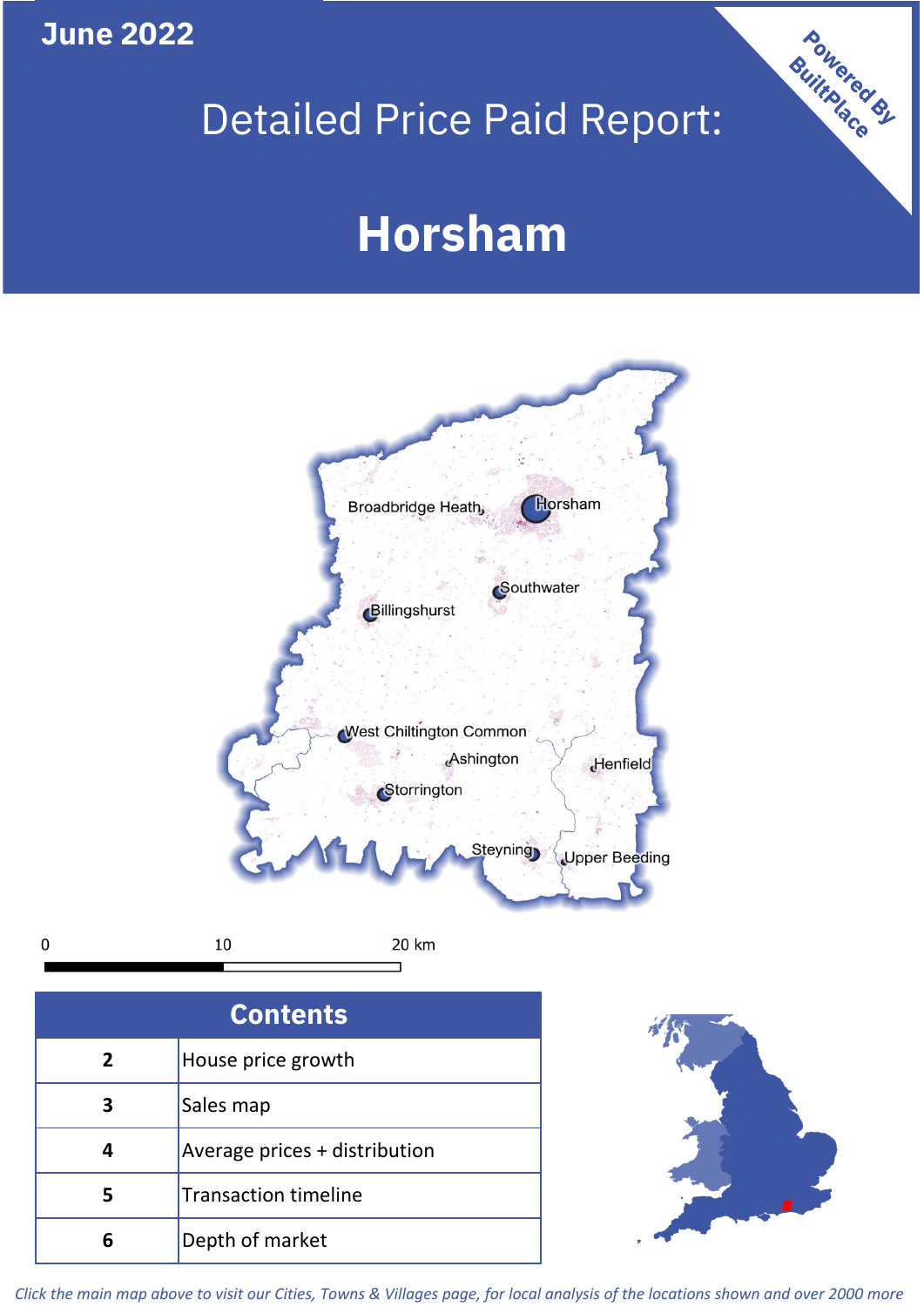### **Headline Data**

|                     | <b>Current level</b> | 3 month  | <b>Annual</b> | 5 year   | 10 year |
|---------------------|----------------------|----------|---------------|----------|---------|
| <b>House prices</b> | £438,130             | 2.7%     | 13.1%         | 19.3%    | 65.2%   |
| <b>Transactions</b> | 2,412                | $-17.9%$ | $-0.4%$       | $-15.1%$ | 28.5%   |

## **House Price Growth (April 2022 data)**

#### *Annual Change in House Prices*



House prices in Horsham grew by 13.1% in the 12 months to April 2022 (based on 3-month smoothed data). By comparison national house prices grew by 10.7% and prices in the South East grew by 11.5% over the same period.

Horsham house prices are now 52.2% above their previous peak in 2007, compared to +60.7% for the South East and +52.9% across England.



#### *Year-To-Date Change in House Prices, December to April*

Local prices have grown by 2.8% in 2022 so far, compared to growth of 3.7% over the same period last year.

#### *Source: OS OpenData; UK House Price Index (Contains HM Land Registry data © Crown copyright)*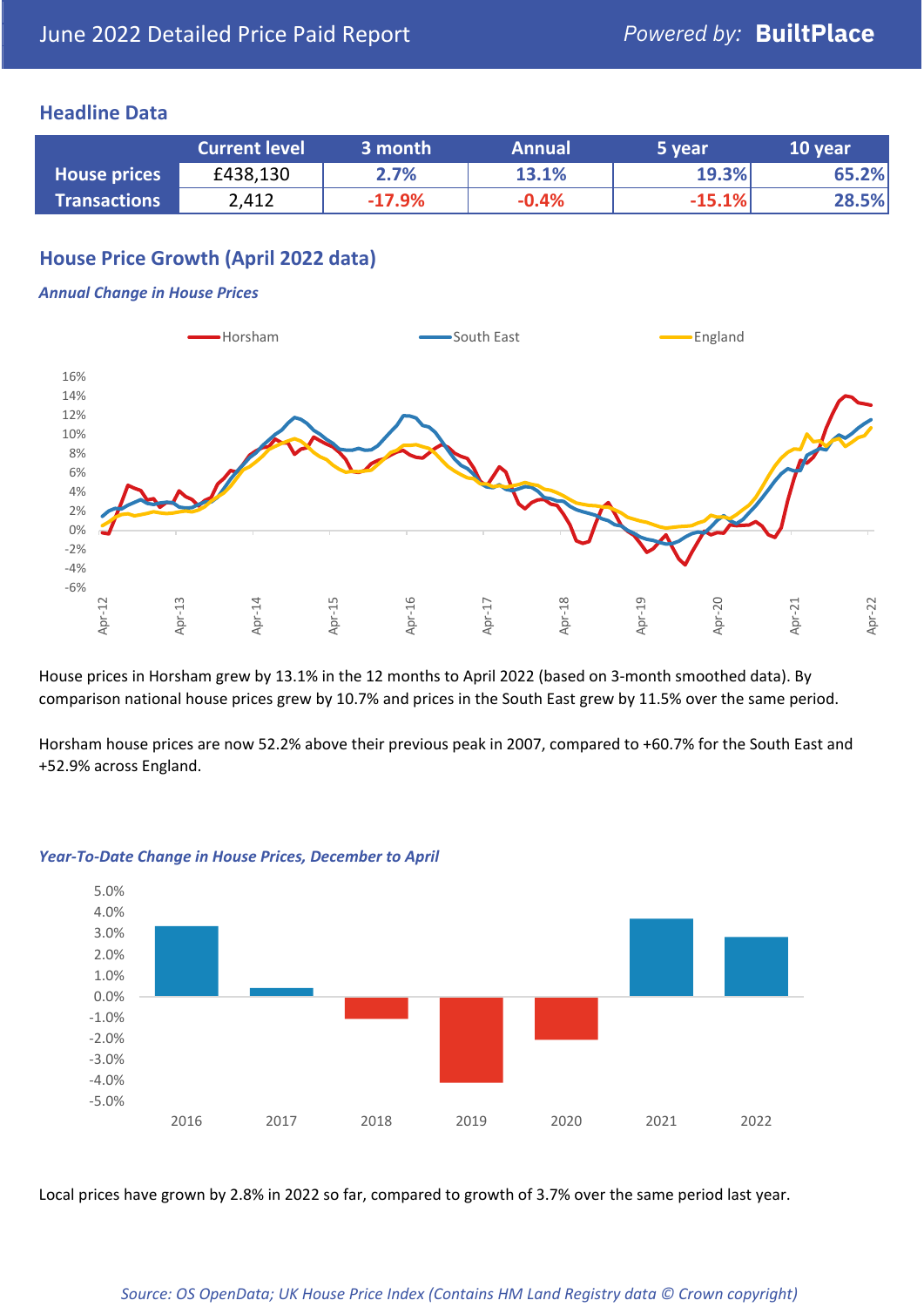## **House Price Map**

*12 months to April 2022*



*Each point is one postcode, coloured by the average value relative to all sales in this local authority (price bands are LA-specific quintiles).*

## **Map Key**

| Min      | Max      |                            |
|----------|----------|----------------------------|
| Up to    | £274,000 | 1st quintile / lowest 20%  |
| £274,000 | £363,000 | 2nd quintile               |
| £363,000 | £453,000 | 3rd quintile               |
| £453,000 | £655,000 | 4th quintile               |
| £655,000 | and over | 5th quintile / highest 20% |

*Source: OS OpenData; UK House Price Index (Contains HM Land Registry data © Crown copyright)*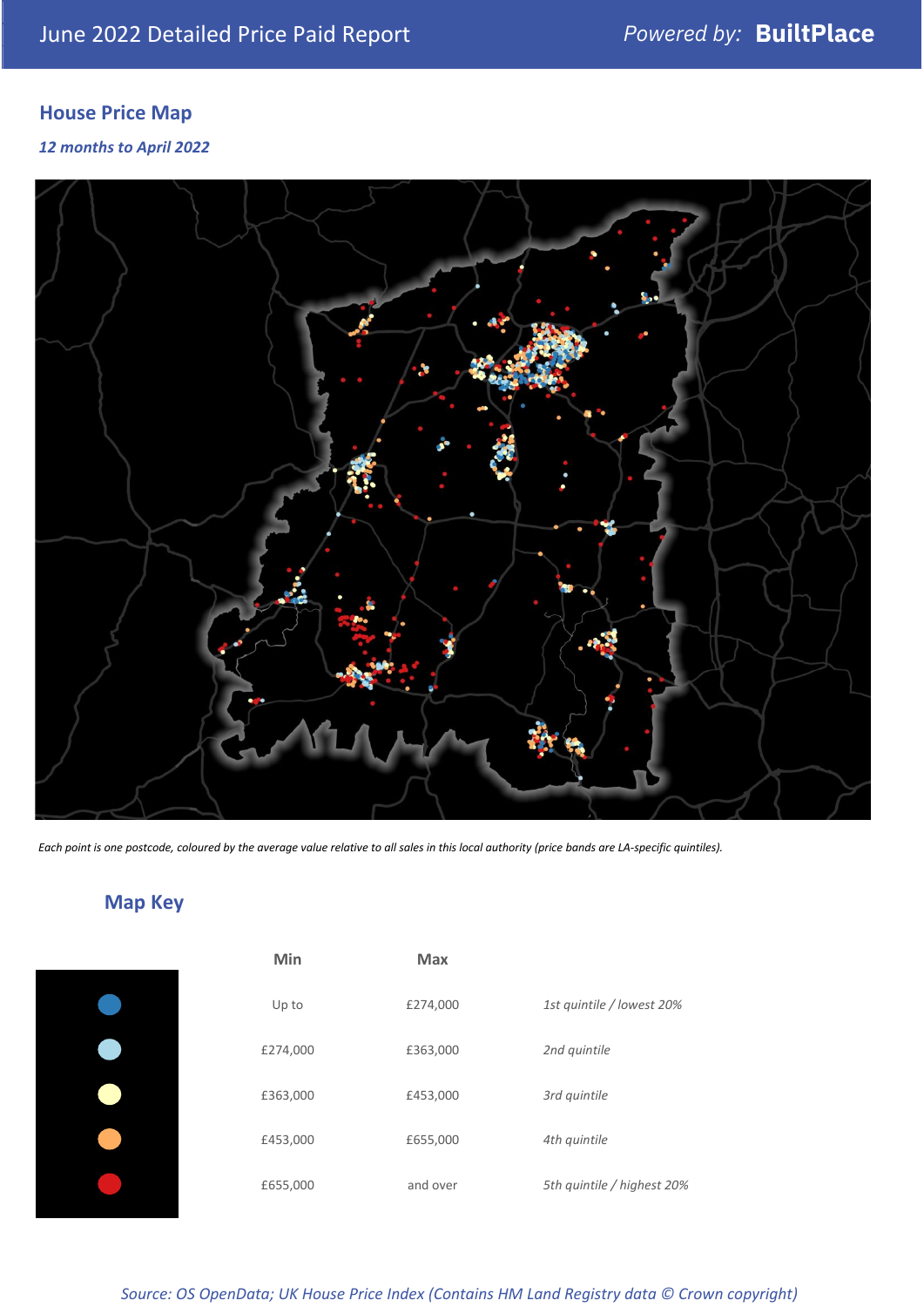## **Average House Price by Property Type**

#### *12 months to April 2022*



|                 | <b>New</b> | <b>Second hand</b> |  |  |
|-----------------|------------|--------------------|--|--|
| <b>Flat</b>     | £253,356   | £228,308           |  |  |
| <b>Terraced</b> | £434,000   | £358,138           |  |  |
| Semi-detached   | £404,923   | £433,636           |  |  |
| <b>Detached</b> | £544,399   | £750,379           |  |  |

## **House Price Distribution by Year**

*All properties, by price band and calendar year (2020 = year to date)*

|                    | 1997 | 2002 | 2007 | 2012 | 2017 | 2019 | 2020 |
|--------------------|------|------|------|------|------|------|------|
| <b>Under £100k</b> | 57%  | 11%  | 1%   | 2%   | 0%   | 0%   | 0%   |
| £100-200k          | 33%  | 48%  | 26%  | 21%  | 8%   | 6%   | 4%   |
| E200-300k          | 7%   | 24%  | 37%  | 36%  | 22%  | 16%  | 19%  |
| £300-400k          | 2%   | 11%  | 16%  | 19%  | 27%  | 25%  | 21%  |
| £400-500k          | 0%   | 4%   | 10%  | 11%  | 18%  | 19%  | 15%  |
| <b>£500k-1m</b>    | 0%   | 2%   | 9%   | 10%  | 22%  | 29%  | 35%  |
| £1-2m              | 0%   | 0%   | 1%   | 1%   | 2%   | 4%   | 4%   |
| <b>Over £2m</b>    | 0%   | 0%   | 0%   | 0%   | 0%   | 0%   | 0%   |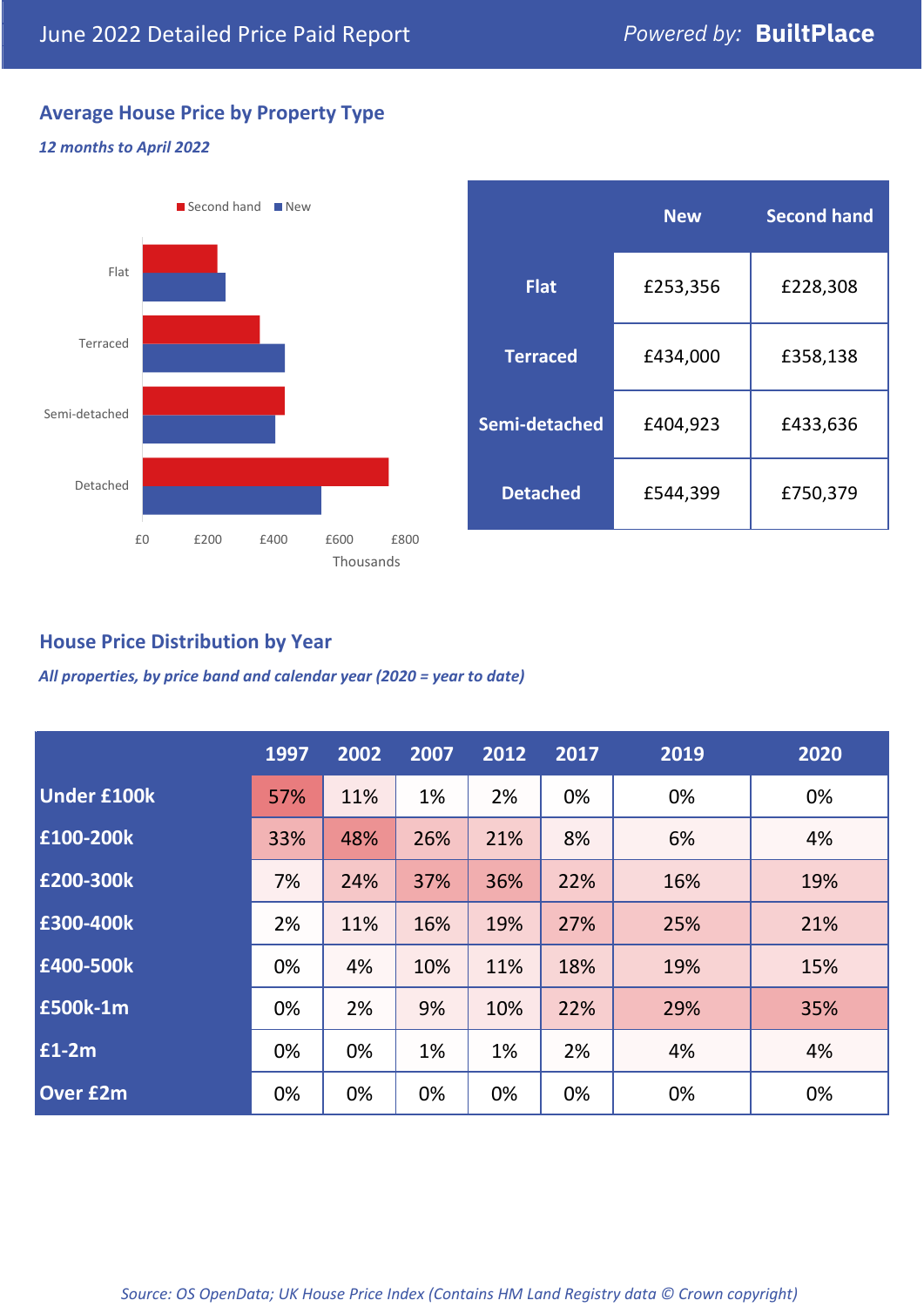## **Transactions (February 2022 data)**

*Annual Transactions, Indexed (2001-05 average = 100)*



There were 2,412 transactions in Horsham during the 12 months to February 2022. This is 74% of the average from 2001- 05 and suggests activity is below pre-downturn levels.

Transactions in Horsham have fallen by 21.8% since 2014, compared to changes of -9.9% for South East and -7.7% for England.



#### *Cash and New Build Sales as % of Total, by Year*

*Note: The data on this page EXCLUDES transactions identified as transfers under a power of sale/repossessions, buy-to-lets (where they can be identified by a mortgage), and transfers to non-private individuals - i.e. it comprises only Land Registry 'A' data.*